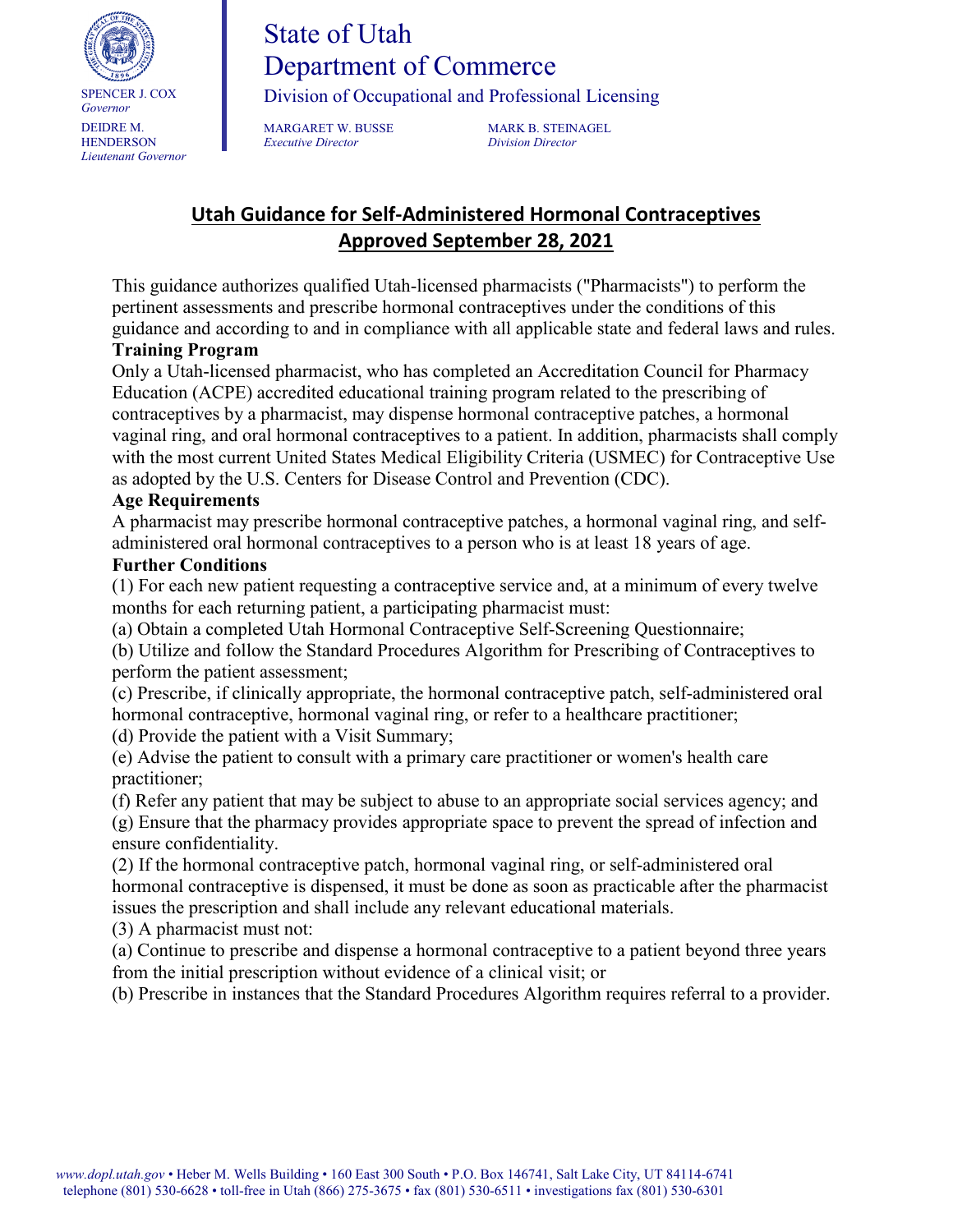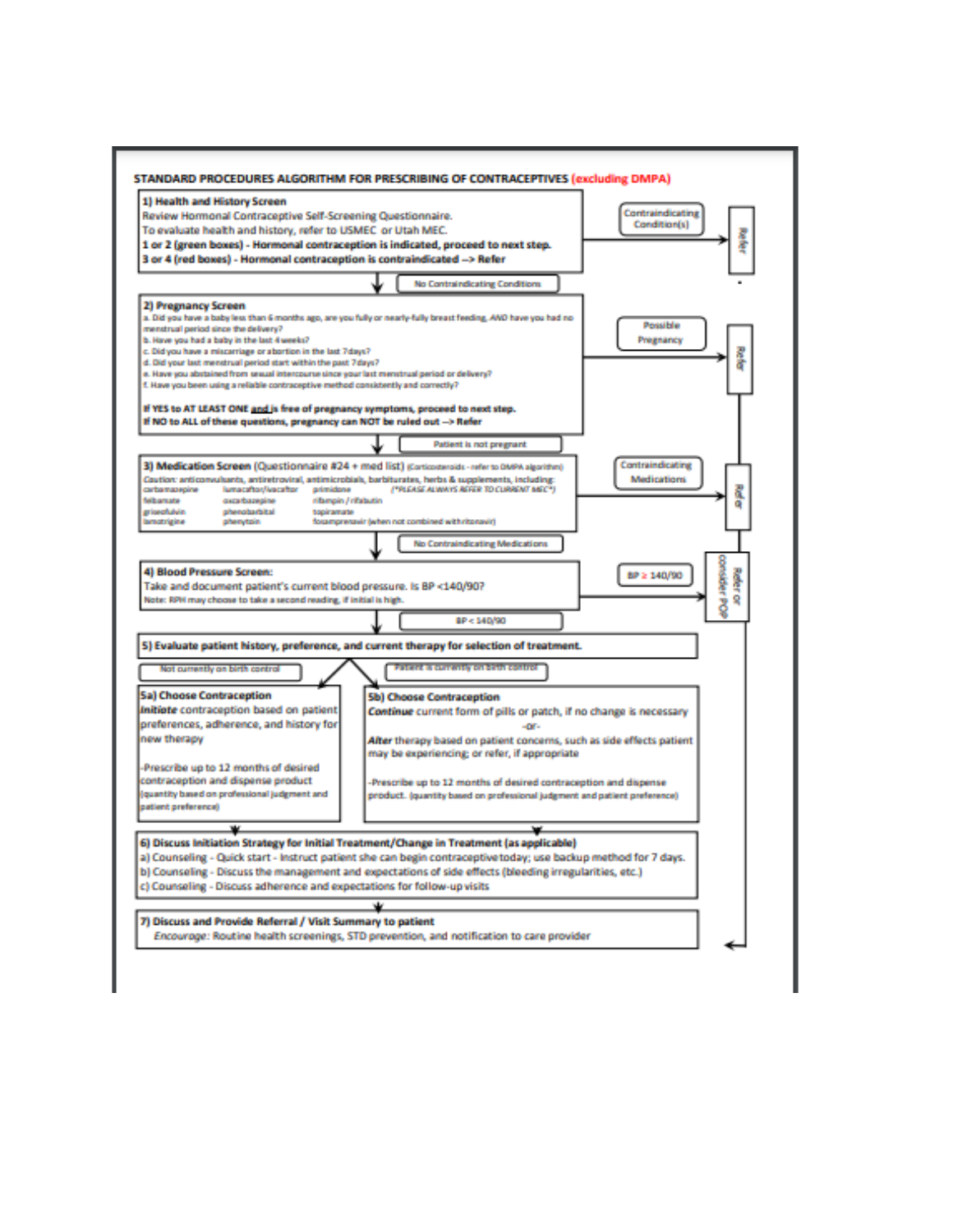|           | <b>Utah Hormonal Contraceptive Self-Screening Questionnaire</b>                                                           |                  |                 |
|-----------|---------------------------------------------------------------------------------------------------------------------------|------------------|-----------------|
| Name      | Health Care Provider's Name                                                                                               | Date             |                 |
|           | Date of Birth Age (must be 18) Weight<br>Do you have health insurance? Yes / No                                           |                  |                 |
|           |                                                                                                                           |                  |                 |
|           |                                                                                                                           |                  |                 |
|           | Do you have a preferred method of birth control that you would like to use?                                               |                  |                 |
|           | DA daily pill DA weekly patch DA monthly vaginal ring Dinjectable (every 3 mo.) DOther (IUD, implant)                     |                  |                 |
|           | <b>Background Information:</b>                                                                                            |                  |                 |
| 1         | Do you think you might be pregnant now?                                                                                   | Yes <b>m</b>     | No⊡             |
| 2         | What was the first day of your last menstrual period?                                                                     |                  |                 |
|           |                                                                                                                           |                  |                 |
| з         | Have you ever taken birth control pills, or used a birth control patch, ring, or injection?                               | Yes o            | No ⊟            |
|           | Have you previously received contraceptives?                                                                              | Yes o            | No⊡             |
|           | Did you ever experience a bad reaction to using hormonal birth control?                                                   | Yes <b>m</b>     | No⊡             |
|           | - If yes, what kind of reaction occurred?                                                                                 |                  |                 |
|           | Are you currently using any method of birth control including pills, or a birth control patch,<br>ring or shot/injection? | Yes <del>⊡</del> | No ⊟            |
|           | - If yes, which one do you use?                                                                                           |                  |                 |
| 4         | Have you ever been told by a medical professional not to take hormones?                                                   | Yes o            | No <sub>1</sub> |
| 5         | Do you smoke cigarettes?                                                                                                  | Yes <b>m</b>     | No <sub>1</sub> |
|           | <b>Medical History:</b>                                                                                                   |                  |                 |
| 6         | Have you had a recent change in vaginal bleeding that worries you?                                                        | Yes o            | No ⊟            |
| 7         | Have you given birth within the past 21 days? If yes, how long ago?                                                       | Yes □            | No <sub>1</sub> |
| 8         | Are you currently breastfeeding?                                                                                          | Yes o            | No <sub>1</sub> |
| 9         | Do you have diabetes?                                                                                                     | Yes o            | No⊡             |
| 10        | Have you ever had a migraine headaches?                                                                                   | Yes □            | No⊡             |
| 11        | Are you being treated for inflammatory bowel disease?                                                                     | Yes o            | No □            |
| 12        | Do you have high blood pressure, hypertension, or high cholesterol? (Please indicate yes, even                            | Yes o            | No <sub>1</sub> |
|           | if it is controlled by medication)                                                                                        |                  |                 |
| 13        | Have you ever had a heart attack or stroke, or been told you had any heart disease?                                       | Yes o            | No <sub>1</sub> |
| 14        | Have you ever had a blood clot?                                                                                           | Yes □            | No⊡             |
| 15        | Have you ever been told by a medical professional you are at risk of developing a blood clot?                             | Yes <b>m</b>     | No⊡             |
| 16        | Have you had recent major surgery or are you planning to have surgery in the next 4 weeks?                                | Yes $\Box$       | No <sub>1</sub> |
| 17        | Will you be immobile for a long period? (e.g. flying on a long airplane trip, etc.)                                       | Yes o            | No □            |
| 18        | Have you had bariatric surgery or stomach reduction surgery?                                                              | Yes <b>m</b>     | No <b>m</b>     |
| 19        | Do you have or have you ever had breast cancer?                                                                           | Yes □            | No⊡             |
| 20        | Have you had a solid organ transplant?                                                                                    | Yes <b>m</b>     | No <sub>1</sub> |
| 21        | Do you have or have you ever had hepatitis, liver disease, liver cancer, or gall bladder disease,                         | Yes □            | No⊡             |
|           | or do you have jaundice (yellow skin or eyes)?                                                                            |                  |                 |
| $22 \,$   | Do you have lupus, rheumatoid arthritis, or any blood disorders?                                                          | Yes <b>m</b>     | No <del>⊡</del> |
|           |                                                                                                                           |                  |                 |
| 23        | Do you take medication for seizures, tuberculosis (TB), fungal infections, or human                                       | Yes □            | No <sub>1</sub> |
|           | immunodeficiency virus (HIV)?                                                                                             |                  |                 |
|           | - If yes, list them here:                                                                                                 |                  |                 |
| 24        | Do you have any other medical problems or take any medications, including herbs or                                        | Yes ⊟            | No <b>m</b>     |
|           | supplements?                                                                                                              |                  |                 |
|           | - If yes, list them here:                                                                                                 |                  |                 |
|           |                                                                                                                           |                  |                 |
| Signature | Date                                                                                                                      |                  |                 |
|           |                                                                                                                           |                  |                 |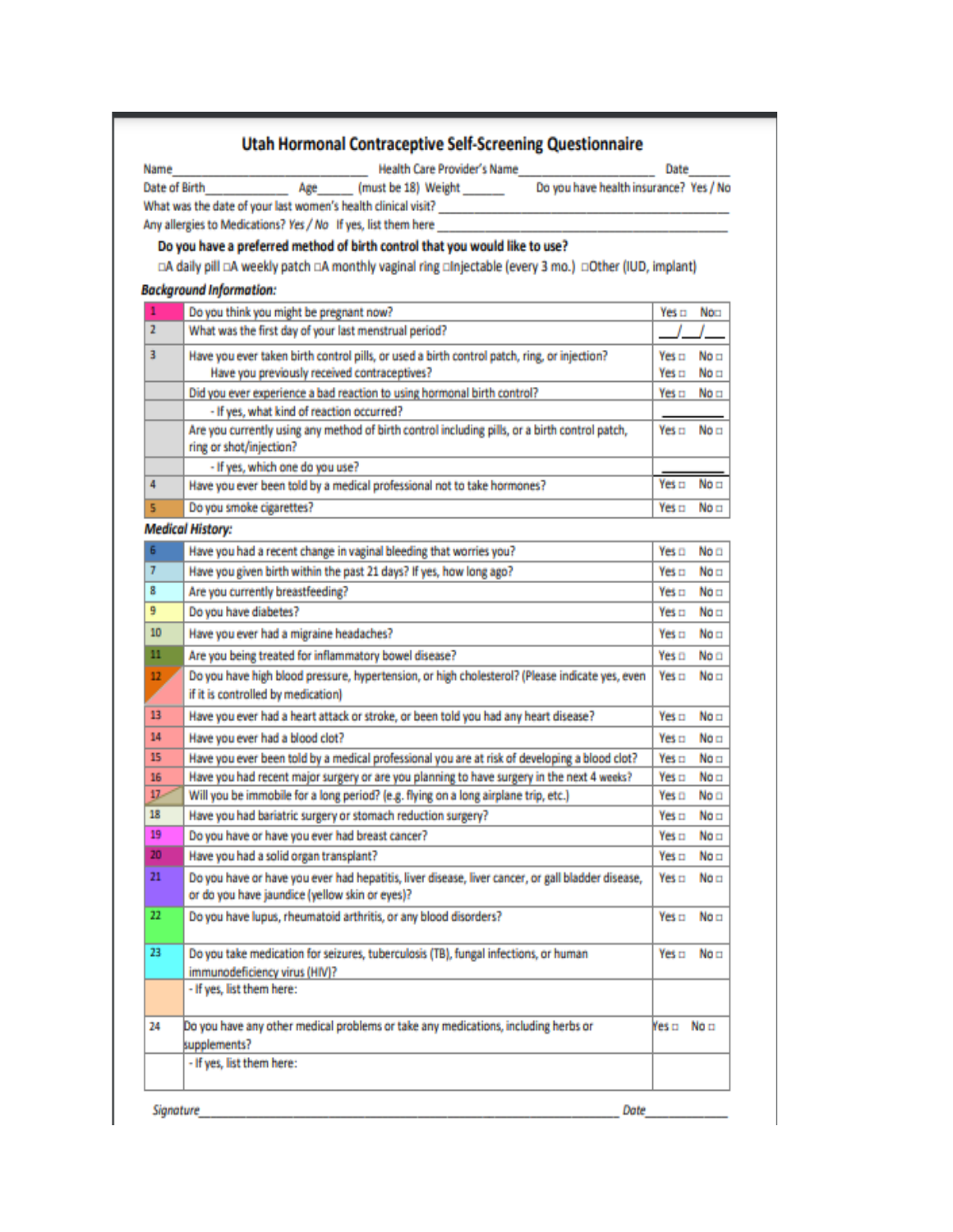Optional Side – May be used by pharmacy<br>This side of form may be customized by pharmacy –Do not make edits to the Questionnaire (front side)

| <b>Pregnancy Screen</b>                                                                                     |                   |                 |
|-------------------------------------------------------------------------------------------------------------|-------------------|-----------------|
| a. Did you have a baby less than 6 months ago, are you fully or nearly-fully breast feeding, AND have Yes a |                   | No <sub>1</sub> |
| you had no menstrual period since the delivery?                                                             |                   |                 |
| b. Have you had a baby in the last 4 weeks?                                                                 | $Yes \Box$        | No <sub>1</sub> |
| c. Did you have a miscarriage or abortion in the last 7 days?                                               | Yes <sub>II</sub> | No <sub>1</sub> |
| d. Did your last menstrual period start within the past 7 days?                                             | Yes $\Box$        | No <sub>1</sub> |
| e. Have you abstained from sexual intercourse since your last menstrual period or delivery?                 | Yes <sub>II</sub> | No <sub>1</sub> |
| f. Have you been using a reliable contraceptive method consistently and correctly?                          | Yes $\Box$        | No <b>D</b>     |

| R      | <b>Drug Prescribed</b>                                                                                                                                                                                                                                          | <b>Rx</b>                   |  |
|--------|-----------------------------------------------------------------------------------------------------------------------------------------------------------------------------------------------------------------------------------------------------------------|-----------------------------|--|
|        | <b>Directions for Use</b><br><b>Pharmacist Name</b>                                                                                                                                                                                                             | <b>Pharmacist Signature</b> |  |
|        | <u> The Common Service Common Service Common Service Common Service Common Service Common Service Common Service Common Service Common Service Common Service Common Service Common Service Common Service Common Service Common</u><br><b>Pharmacy Address</b> | <b>Pharmacy Phone</b>       |  |
|        |                                                                                                                                                                                                                                                                 | $-0r-$                      |  |
|        | <b>Patient Referred</b>                                                                                                                                                                                                                                         |                             |  |
| Notes: |                                                                                                                                                                                                                                                                 |                             |  |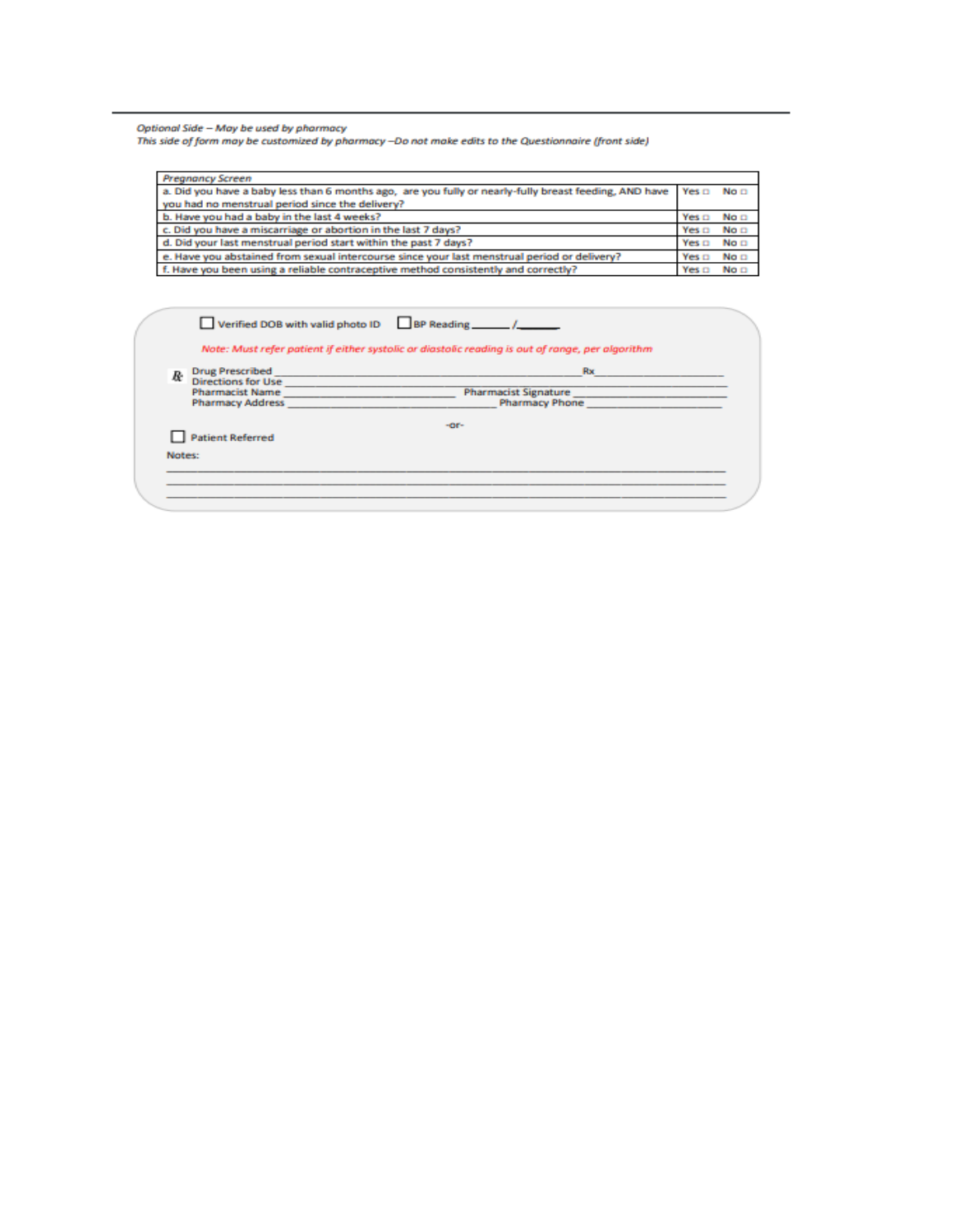|                                                                                                                                                                                                                                                                                                                                                                                                                                                                                                                                             | <b>Summary Chart of U.S. Medical Eligibility Criteria for Contraceptive Use</b>                                                                            |                                                    |                              |                                           |                                                       |                                                      |                                                                           |                                                               |                                                                                                                                                                                                                                                                                                                                                                                                                                   |                         |                                   |                                         |                                  | $\ll$ cod                                      |                                  |                                                 |
|---------------------------------------------------------------------------------------------------------------------------------------------------------------------------------------------------------------------------------------------------------------------------------------------------------------------------------------------------------------------------------------------------------------------------------------------------------------------------------------------------------------------------------------------|------------------------------------------------------------------------------------------------------------------------------------------------------------|----------------------------------------------------|------------------------------|-------------------------------------------|-------------------------------------------------------|------------------------------------------------------|---------------------------------------------------------------------------|---------------------------------------------------------------|-----------------------------------------------------------------------------------------------------------------------------------------------------------------------------------------------------------------------------------------------------------------------------------------------------------------------------------------------------------------------------------------------------------------------------------|-------------------------|-----------------------------------|-----------------------------------------|----------------------------------|------------------------------------------------|----------------------------------|-------------------------------------------------|
| <b>Condition</b>                                                                                                                                                                                                                                                                                                                                                                                                                                                                                                                            | <b>Sub-Condition</b>                                                                                                                                       | Cu-IUD                                             | LNG-IUD                      | Implant                                   | <b>DMPA</b>                                           | POP                                                  | CHC<br>Condition                                                          |                                                               | <b>Sub-Condition</b>                                                                                                                                                                                                                                                                                                                                                                                                              | $Cu-IUD$                |                                   | <b>LNG-IUD</b>                          | Implant                          | <b>DMPA</b>                                    | POP                              | CHC                                             |
|                                                                                                                                                                                                                                                                                                                                                                                                                                                                                                                                             |                                                                                                                                                            | $\Box$<br>Menarche                                 | Menarche                     |                                           | Menarche                                              | <u> 1   c   1   c   1   c   1   c   1   c </u>       | <b>Diabetes</b>                                                           |                                                               | a) History of gestational disease                                                                                                                                                                                                                                                                                                                                                                                                 | $\mathbf{1}$            |                                   |                                         |                                  | 1 <b>C 1 C 1 C 1 C 1 C 1 C 1 C</b>             | -1                               | $\mathbf{1}$                                    |
|                                                                                                                                                                                                                                                                                                                                                                                                                                                                                                                                             |                                                                                                                                                            | to                                                 | to                           | Menarche                                  | to                                                    | Menarche<br>to                                       | Menarchi                                                                  |                                                               | b) Nonvascular disease                                                                                                                                                                                                                                                                                                                                                                                                            |                         |                                   |                                         |                                  |                                                |                                  |                                                 |
|                                                                                                                                                                                                                                                                                                                                                                                                                                                                                                                                             |                                                                                                                                                            | <20 yrs:2<br>$220$ yrs:1                           | $-20$ yrs: $2$<br>$20$ yrs:1 | $18$ yrs 1                                | $<$ 18 yrs: $2$<br>8-45 yrs:1 18-45 yrs:1 18-45 yrs:1 | <18 yrs:1                                            | <40 yrs:1<br>$\geq 40$ yrs: $2$                                           |                                                               | i) Non-insulin dependent<br>ii) Insulin dependent                                                                                                                                                                                                                                                                                                                                                                                 |                         |                                   | $\overline{2}$                          | 2                                |                                                |                                  | $\overline{a}$                                  |
|                                                                                                                                                                                                                                                                                                                                                                                                                                                                                                                                             |                                                                                                                                                            |                                                    |                              |                                           | 545 yrs:1 545 yrs:2 545 yrs:1                         |                                                      |                                                                           |                                                               | c) Nephropathy/retinopathy/neuropathy<br>d) Other vascular disease or diabetes                                                                                                                                                                                                                                                                                                                                                    | п                       |                                   | $\overline{2}$                          | $\overline{\mathbf{2}}$          | $\overline{\mathbf{3}}$                        | $\overline{2}$                   | $3/4*$                                          |
| Anatomical<br>abnormalities                                                                                                                                                                                                                                                                                                                                                                                                                                                                                                                 | a) Distorted uterine cavity                                                                                                                                |                                                    |                              |                                           |                                                       |                                                      |                                                                           |                                                               | of >20 years' duration <sup>1</sup>                                                                                                                                                                                                                                                                                                                                                                                               | $\mathbf{I}$            |                                   | $\overline{\mathbf{2}}$                 | $\overline{\mathbf{2}}$          | 3                                              | $\overline{\mathbf{z}}$          | $3/4*$                                          |
| <b>Anemias</b>                                                                                                                                                                                                                                                                                                                                                                                                                                                                                                                              | b) Other abnormalities<br>a) Thalassemia                                                                                                                   | $\overline{\mathbf{z}}$<br>$\overline{\mathbf{z}}$ | $\overline{\mathbf{z}}$      |                                           |                                                       |                                                      | Dysmenomhea<br><b>Endometrial cancer</b>                                  | Severe                                                        |                                                                                                                                                                                                                                                                                                                                                                                                                                   | $4$   2                 |                                   | $4$   2                                 |                                  |                                                | п.                               |                                                 |
|                                                                                                                                                                                                                                                                                                                                                                                                                                                                                                                                             | b) Sickle cell disease!                                                                                                                                    | $\overline{\mathbf{z}}$                            |                              |                                           | п                                                     |                                                      | $\overline{2}$<br>Endometrial hyperplasia                                 |                                                               |                                                                                                                                                                                                                                                                                                                                                                                                                                   |                         |                                   |                                         |                                  |                                                |                                  |                                                 |
| Benign ovarian tumors                                                                                                                                                                                                                                                                                                                                                                                                                                                                                                                       | c) Iron-deficiency anemia<br>(including cysts)                                                                                                             |                                                    |                              |                                           | п                                                     | п                                                    | <b>Endometriosi</b><br>Epilepsyl<br>п                                     |                                                               | (see also Drug Interactions)                                                                                                                                                                                                                                                                                                                                                                                                      | $\overline{\mathbf{z}}$ |                                   |                                         | п                                | Ŧ                                              |                                  | п<br>r                                          |
| <b>Breast disease</b>                                                                                                                                                                                                                                                                                                                                                                                                                                                                                                                       | a) Undiagnosed mass                                                                                                                                        |                                                    | 2                            | 2"                                        | 2"                                                    | $2^{\circ}$                                          | Gallbladder disease<br>2 <sup>n</sup>                                     |                                                               | a) Symptomatic                                                                                                                                                                                                                                                                                                                                                                                                                    |                         |                                   |                                         |                                  |                                                |                                  |                                                 |
|                                                                                                                                                                                                                                                                                                                                                                                                                                                                                                                                             | b) Benign breast disease<br>c) Family history of cancer                                                                                                    | ٠<br>п                                             |                              |                                           | т                                                     | т                                                    | T                                                                         |                                                               | i) Treated by cholecystectomy<br>ii) Medically treated                                                                                                                                                                                                                                                                                                                                                                            | п                       |                                   | $\overline{\mathbf{z}}$                 | $\overline{\mathbf{z}}$          | $\overline{\mathbf{z}}$                        | $\overline{\mathbf{z}}$          | 3                                               |
|                                                                                                                                                                                                                                                                                                                                                                                                                                                                                                                                             | d) Breast cancer                                                                                                                                           |                                                    |                              |                                           |                                                       |                                                      |                                                                           |                                                               | iii) Current                                                                                                                                                                                                                                                                                                                                                                                                                      |                         |                                   |                                         | 2                                |                                                |                                  |                                                 |
|                                                                                                                                                                                                                                                                                                                                                                                                                                                                                                                                             | i) Current<br>ii) Past and no evidence of current                                                                                                          | п                                                  |                              |                                           |                                                       | Δ                                                    |                                                                           |                                                               | b) Asymptomatic<br>Gestational trophoblastic a) Suspected GTD (immediate                                                                                                                                                                                                                                                                                                                                                          |                         |                                   |                                         | 2                                |                                                | $\overline{2}$                   |                                                 |
| Breastfeeding                                                                                                                                                                                                                                                                                                                                                                                                                                                                                                                               | disease for 5 years                                                                                                                                        | п                                                  | $\overline{\mathbf{3}}$      | $\overline{\mathbf{3}}$<br>2 <sup>n</sup> | $\overline{\mathbf{3}}$<br>2 <sup>o</sup>             | $\overline{\mathbf{3}}$<br>$2*$                      | $\overline{\mathbf{3}}$<br>disease <sup>1</sup><br>4*                     |                                                               | postevacuation)<br>i) Uterine size first trimester                                                                                                                                                                                                                                                                                                                                                                                |                         |                                   |                                         |                                  |                                                |                                  | r                                               |
|                                                                                                                                                                                                                                                                                                                                                                                                                                                                                                                                             | a) <21 days postpartum<br>b) 21 to <30 days postpartum                                                                                                     |                                                    |                              |                                           |                                                       |                                                      |                                                                           |                                                               | ii) Uterine size second trimester                                                                                                                                                                                                                                                                                                                                                                                                 | -15<br>$2^*$            |                                   | r<br>$2^*$                              | 1*<br>$\mathbf{1}^{\bullet}$     | $1^{\circ}$<br>$1^*$                           | 1*<br>1 <sup>o</sup>             | $1*$                                            |
|                                                                                                                                                                                                                                                                                                                                                                                                                                                                                                                                             | i) With other risk factors for VTE<br>ii) Without other risk factors for VTE                                                                               |                                                    |                              | 2 <sup>0</sup><br>2 <sup>0</sup>          | 2 <sup>n</sup><br>$2*$                                | $2*$<br>$2*$                                         | $3*$<br>3 <sup>o</sup>                                                    |                                                               | b) Confirmed GTD<br>i) Undetectable/non-pregnant                                                                                                                                                                                                                                                                                                                                                                                  |                         |                                   |                                         |                                  |                                                |                                  |                                                 |
|                                                                                                                                                                                                                                                                                                                                                                                                                                                                                                                                             | c) 30-42 days postpartum                                                                                                                                   |                                                    |                              |                                           |                                                       |                                                      |                                                                           |                                                               | <b>B hCG levels</b>                                                                                                                                                                                                                                                                                                                                                                                                               | 1 <sup>o</sup>          | 18                                | м<br>T.<br>m                            | $1*$                             | 1 <sup>o</sup>                                 | 1 <sup>o</sup>                   | 1*                                              |
|                                                                                                                                                                                                                                                                                                                                                                                                                                                                                                                                             | i) With other risk factors for VTE<br>ii) Without other risk factors for VTE                                                                               |                                                    |                              | т<br>1 <sup>o</sup>                       | π<br>1 <sup>o</sup>                                   | т<br>$1^*$                                           | 3 <sup>o</sup><br>2 <sup>0</sup>                                          |                                                               | ii) Decreasing B-hCG levels<br>iii) Persistently elevated B-hCG levels                                                                                                                                                                                                                                                                                                                                                            | $2*$                    | <b>TE</b>                         | $2^*$                                   | $\mathbf{r}$                     | $\mathbf{r}$                                   | $\overline{\mathbf{r}}$          | Ŧ.                                              |
|                                                                                                                                                                                                                                                                                                                                                                                                                                                                                                                                             | d) >42 days postpartum                                                                                                                                     |                                                    |                              | 1 <sup>2</sup>                            | 1 <sup>2</sup>                                        | $\mathbf{r}$                                         | $2*$                                                                      |                                                               | or malignant disease, with no<br>evidence or suspicion of intrauterine                                                                                                                                                                                                                                                                                                                                                            | 2 <sup>n</sup>          | T.                                | $2*$<br>r                               | $\mathbf{r}$                     | 1 <sup>o</sup>                                 | 1 <sup>o</sup>                   | 18                                              |
| <b>Cervical cancer</b><br><b>Cervical ectropion</b>                                                                                                                                                                                                                                                                                                                                                                                                                                                                                         | <b>Awaiting treatment</b>                                                                                                                                  | $\overline{2}$                                     | $4$   2                      |                                           | ٠                                                     | п                                                    |                                                                           |                                                               | disease<br>iv) Persistently elevated B-hCG levels                                                                                                                                                                                                                                                                                                                                                                                 |                         |                                   |                                         |                                  |                                                |                                  |                                                 |
| Cervical intraepithelial                                                                                                                                                                                                                                                                                                                                                                                                                                                                                                                    |                                                                                                                                                            | п                                                  | $\overline{2}$               | $\overline{2}$                            | $\overline{\mathbf{z}}$                               | п                                                    | $\overline{\mathbf{z}}$                                                   |                                                               | or malignant disease, with evidence                                                                                                                                                                                                                                                                                                                                                                                               | ۵                       | $2*$                              | 4 <sup>1</sup><br>$\mathbf{z}^*$        | ı.                               | 1 <sup>2</sup>                                 | 1 <sup>o</sup>                   | 1*                                              |
| neoplasia<br>Cirrhosis                                                                                                                                                                                                                                                                                                                                                                                                                                                                                                                      | a) Mild (compensated)                                                                                                                                      |                                                    |                              | 1                                         | п                                                     | п                                                    | Headaches                                                                 |                                                               | or suspicion of intrauterine disease<br>a) Nonmigraine (mild or severe)                                                                                                                                                                                                                                                                                                                                                           |                         |                                   |                                         | т                                | T                                              | п                                | Ŧ.                                              |
|                                                                                                                                                                                                                                                                                                                                                                                                                                                                                                                                             | b) Severe <sup>1</sup> (decompensated)                                                                                                                     | п                                                  | з                            | з                                         | 3<br>$\overline{2}$                                   | з<br>π                                               | $\mathbf{r}$                                                              |                                                               | b) Migraine<br>i) Without aura (includes menstrual                                                                                                                                                                                                                                                                                                                                                                                |                         |                                   |                                         |                                  |                                                |                                  |                                                 |
| Cystic fibrosis <sup>1</sup><br>Deep venous thrombosi                                                                                                                                                                                                                                                                                                                                                                                                                                                                                       | a) History of DVT/PE, not receiving                                                                                                                        | 15                                                 |                              |                                           |                                                       |                                                      |                                                                           |                                                               | migraine)                                                                                                                                                                                                                                                                                                                                                                                                                         | $\blacksquare$          |                                   | $\blacksquare$                          | $\blacksquare$                   | $\mathbf{I}$                                   | n.                               | $2*$                                            |
| (DVT)/Pulmonary<br>embolism (PE)                                                                                                                                                                                                                                                                                                                                                                                                                                                                                                            | anticoagulant therapy<br>i) Higher risk for recurrent DVT/PE                                                                                               |                                                    |                              |                                           |                                                       |                                                      | <b>History of bariatric</b>                                               |                                                               | ii) With aura<br>a) Restrictive procedures                                                                                                                                                                                                                                                                                                                                                                                        | п                       |                                   | п                                       | ٦<br>п                           |                                                | п                                | $\mathbf{I}$                                    |
|                                                                                                                                                                                                                                                                                                                                                                                                                                                                                                                                             | ii) Lower risk for recurrent DVT/PE                                                                                                                        | п                                                  | 2                            | $\overline{\mathbf{z}}$                   | $\overline{\mathbf{z}}$                               | 2                                                    | surgery<br>$\overline{\mathbf{3}}$                                        |                                                               | b) Malabsorptive procedures                                                                                                                                                                                                                                                                                                                                                                                                       | $\mathbf{I}$            |                                   | $\mathbf{I}$                            | ı                                | $\mathbf{1}$                                   | 3                                | $COCs$ : 3                                      |
|                                                                                                                                                                                                                                                                                                                                                                                                                                                                                                                                             | b) Acute DVT/PE<br>c) DVT/PE and established anticoagulant                                                                                                 | $\overline{2}$                                     |                              |                                           |                                                       |                                                      | <b>History of cholestasis</b>                                             |                                                               | a) Pregnancy related                                                                                                                                                                                                                                                                                                                                                                                                              |                         |                                   | ī                                       | ī                                | 1                                              |                                  | P/R <sub>1</sub><br>2                           |
|                                                                                                                                                                                                                                                                                                                                                                                                                                                                                                                                             | therapy for at least 3 months                                                                                                                              |                                                    |                              |                                           |                                                       |                                                      |                                                                           |                                                               | b) Past COC related                                                                                                                                                                                                                                                                                                                                                                                                               |                         |                                   |                                         |                                  |                                                |                                  | з                                               |
|                                                                                                                                                                                                                                                                                                                                                                                                                                                                                                                                             | i) Higher risk for recurrent DVT/PE<br>ii) Lower risk for recurrent DVT/PE                                                                                 | $\overline{\mathbf{z}}$                            |                              |                                           |                                                       |                                                      | a<br><b>History of high blood</b><br>pressure during<br>3"                |                                                               |                                                                                                                                                                                                                                                                                                                                                                                                                                   | п                       |                                   | ٦                                       | 1                                | 1                                              | T.                               | 2                                               |
|                                                                                                                                                                                                                                                                                                                                                                                                                                                                                                                                             | d) Family history (first-degree relatives)                                                                                                                 |                                                    |                              |                                           |                                                       |                                                      | pregnancy<br>$\mathbf{z}$<br><b>History of Pelvic surgery</b>             |                                                               |                                                                                                                                                                                                                                                                                                                                                                                                                                   |                         |                                   |                                         |                                  |                                                |                                  |                                                 |
|                                                                                                                                                                                                                                                                                                                                                                                                                                                                                                                                             | e) Major surgery<br>i) With prolonged immobilization                                                                                                       |                                                    |                              |                                           |                                                       |                                                      | <b>HIV</b>                                                                |                                                               | a) High risk for HIV                                                                                                                                                                                                                                                                                                                                                                                                              |                         | 11 11 11 11 11                    |                                         |                                  |                                                |                                  |                                                 |
|                                                                                                                                                                                                                                                                                                                                                                                                                                                                                                                                             | ii) Without prolonged immobilization                                                                                                                       |                                                    |                              |                                           |                                                       |                                                      | $\overline{2}$                                                            |                                                               | b) HIV infection<br>i) Clinically well receiving ARV therapy                                                                                                                                                                                                                                                                                                                                                                      | 111                     |                                   | 111                                     | T                                | If on treatment, see Drug Interactions         |                                  |                                                 |
| <b>Depressive disorders</b>                                                                                                                                                                                                                                                                                                                                                                                                                                                                                                                 | f) Minor surgery without immobilization                                                                                                                    |                                                    |                              |                                           |                                                       |                                                      |                                                                           |                                                               | ii) Not clinically well or not receiving ARV<br>therapy <sup>*</sup>                                                                                                                                                                                                                                                                                                                                                              | $\overline{2}$          | 1                                 | $\overline{\mathbf{z}}$<br>$\mathbf{1}$ |                                  | If on treatment, see Drug Interactions         |                                  |                                                 |
|                                                                                                                                                                                                                                                                                                                                                                                                                                                                                                                                             | 3 Theoretical or proven risks usually outweigh the advantages<br>2 Advantages generally outweigh theoretical or proven risks 4 Unacceptable health risk (m |                                                    |                              |                                           |                                                       |                                                      | Abbreviations with management                                             | te guidance for a clarification to this classification: http: | in the first property and considerable to the construction of the construction of the construction of the construction<br>ntaining intrauterine device; DMPA « depot medroxyprogesterone acetate; I«initiation of contraceptive method; LNG-LID» levonorges<br>only pill; P/R+patch/ring; SSR+selective rendonin reuptake inhibitor; 1 Condition that exposes a woman to increased risk as a result of pregnancy. "Please see the |                         |                                   |                                         |                                  |                                                |                                  |                                                 |
|                                                                                                                                                                                                                                                                                                                                                                                                                                                                                                                                             | <b>Summary Chart of U.S. Medical Eligibility Criteria for Contraceptive Use</b>                                                                            |                                                    |                              |                                           |                                                       |                                                      |                                                                           |                                                               |                                                                                                                                                                                                                                                                                                                                                                                                                                   |                         |                                   |                                         |                                  |                                                | CDC                              |                                                 |
| <b>Condition</b>                                                                                                                                                                                                                                                                                                                                                                                                                                                                                                                            | <b>Sub-Condition</b>                                                                                                                                       | $Cu-HUD$                                           | <b>LNG-IUD</b>               | Implant                                   | <b>DMPA</b>                                           | POP                                                  | CHC<br><b>Condition</b>                                                   |                                                               | <b>Sub-Condition</b>                                                                                                                                                                                                                                                                                                                                                                                                              |                         | $Cu-IUD$                          |                                         | LNG-IUD Implant                  | <b>DMPA</b>                                    | POR                              | CH                                              |
|                                                                                                                                                                                                                                                                                                                                                                                                                                                                                                                                             | a) Adequately controlled hypertension                                                                                                                      |                                                    |                              |                                           | 2*                                                    | <u> 1   1   1   1   1   1   1   1   1   1</u><br>-11 | regnancy<br>3*                                                            |                                                               |                                                                                                                                                                                                                                                                                                                                                                                                                                   |                         |                                   |                                         | NA*                              | 1 C 1 C 1 C 1 C 1 C 1 C 1 C<br>NA <sup>*</sup> | NA*                              |                                                 |
|                                                                                                                                                                                                                                                                                                                                                                                                                                                                                                                                             | b) Elevated blood pressure levels                                                                                                                          |                                                    |                              |                                           |                                                       |                                                      | Rheumatoid<br>arthritis                                                   |                                                               | a) On immunosuppressive therapy                                                                                                                                                                                                                                                                                                                                                                                                   | $\overline{2}$          | $\mathbf{I}$                      | $\overline{2}$                          | п                                | 2/3'                                           | п                                | $\overline{2}$                                  |
|                                                                                                                                                                                                                                                                                                                                                                                                                                                                                                                                             | (properly taken measurements)<br>i) Systolic 140-159 or diastolic 90-99                                                                                    |                                                    |                              |                                           | 2*                                                    |                                                      | 3 <sup>o</sup><br><b>Schistosomiasis</b>                                  |                                                               | b) Not on immunosuppressive therapy<br>a) Uncomplicated                                                                                                                                                                                                                                                                                                                                                                           |                         |                                   |                                         |                                  | $\overline{\mathbf{z}}$                        | 1                                | $\overline{2}$                                  |
|                                                                                                                                                                                                                                                                                                                                                                                                                                                                                                                                             | ii) Systolic ≥160 or diastolic ≥100°<br>c) Vascular disease                                                                                                | ī.<br>T.                                           | $2*$<br>$2*$                 | $2^*$<br>$2*$                             | $3*$<br>$3*$                                          | $2*$<br>$2*$                                         | 4*                                                                        |                                                               | b) Fibrosis of the liver <sup>1</sup>                                                                                                                                                                                                                                                                                                                                                                                             |                         |                                   |                                         | п                                |                                                |                                  |                                                 |
|                                                                                                                                                                                                                                                                                                                                                                                                                                                                                                                                             | (Ukerative colitis, Crohn's disease)                                                                                                                       | 1                                                  | п.                           | п                                         | $\overline{2}$                                        | $\overline{2}$                                       | Sexually transmitted<br>$2/3*$<br>diseases (STDs)                         |                                                               | a) Current purulent cervicitis or chlamydial<br>infection or gonococcal infection                                                                                                                                                                                                                                                                                                                                                 | 4                       | $2^*$                             | 2 <sup>n</sup><br>$\blacktriangleleft$  | 1                                |                                                | Ŧ                                |                                                 |
|                                                                                                                                                                                                                                                                                                                                                                                                                                                                                                                                             | Current and history of                                                                                                                                     |                                                    | $2 \mid 3$                   | $2 \mid 3$                                | з                                                     | $2 \mid 3$                                           | 4                                                                         |                                                               | b) Vaginitis (including trichomonas vaginal<br>and bacterial vaginosis)                                                                                                                                                                                                                                                                                                                                                           | $\overline{2}$          | $\mathbf{2}$                      | $\mathbf{2}$<br>$\overline{\mathbf{2}}$ | п                                | $\blacksquare$                                 | $\blacksquare$                   |                                                 |
|                                                                                                                                                                                                                                                                                                                                                                                                                                                                                                                                             |                                                                                                                                                            | 1 <sup>2</sup>                                     | 2 <sup>8</sup>               | 2 <sup>n</sup>                            | 2 <sup>n</sup>                                        | 2 <sup>1</sup>                                       | 4 <sup>o</sup>                                                            |                                                               | c) Other factors relating to STDs                                                                                                                                                                                                                                                                                                                                                                                                 |                         | $2n$ 2                            | $2*$<br>$\overline{2}$                  | т                                |                                                | п                                |                                                 |
|                                                                                                                                                                                                                                                                                                                                                                                                                                                                                                                                             | a) Benign                                                                                                                                                  |                                                    |                              |                                           |                                                       |                                                      | Smoking                                                                   |                                                               | a) Age <35<br>b) Age ≥35, <15 cigarettes/day                                                                                                                                                                                                                                                                                                                                                                                      |                         |                                   |                                         |                                  |                                                |                                  | 2<br>з                                          |
|                                                                                                                                                                                                                                                                                                                                                                                                                                                                                                                                             | i) Focal nodular hyperplasia<br>ii) Hepatocellular adenoma <sup>1</sup>                                                                                    |                                                    | $\overline{\mathbf{z}}$      |                                           | 2                                                     | $\overline{\mathbf{z}}$                              | $\overline{\mathbf{z}}$                                                   |                                                               | c) Age ≥35, ≥15 cigarettes/day                                                                                                                                                                                                                                                                                                                                                                                                    |                         |                                   |                                         | п<br>2                           |                                                | п<br>$\overline{\mathbf{z}}$     | Δ                                               |
|                                                                                                                                                                                                                                                                                                                                                                                                                                                                                                                                             | b) Malignant <sup>+</sup> (hepatoma)                                                                                                                       |                                                    |                              | 3                                         | 3                                                     | 3                                                    | Solid organ<br>transplantation                                            |                                                               | a) Complicated<br>b) Uncomplicated                                                                                                                                                                                                                                                                                                                                                                                                |                         | $3 \mid 2 \mid$                   | $3 \mid 2$                              |                                  |                                                |                                  | $2*$                                            |
|                                                                                                                                                                                                                                                                                                                                                                                                                                                                                                                                             | (e.g., older age, smoking, diabetes,                                                                                                                       |                                                    |                              |                                           |                                                       |                                                      | Stroke <sup>1</sup><br><b>Superficial venous</b>                          |                                                               | History of cerebrovascular accident<br>a) Varicose veins                                                                                                                                                                                                                                                                                                                                                                          |                         |                                   |                                         | $2 \mid 3$                       |                                                | $2 \mid 3$                       | ٠                                               |
|                                                                                                                                                                                                                                                                                                                                                                                                                                                                                                                                             | hypertension, low HDL, high LDL, or high<br>triglyceride levels)                                                                                           | n                                                  | $\overline{2}$               | $2"$                                      | 3 <sup>n</sup>                                        | $2^+$                                                | 3/4"<br>disorders                                                         |                                                               | b) Superficial venous thrombosis                                                                                                                                                                                                                                                                                                                                                                                                  |                         | $\mathbf{I}$                      | 1                                       | $\mathbf{I}$                     | $\mathbf{1}$                                   | $\mathbf{I}$                     |                                                 |
|                                                                                                                                                                                                                                                                                                                                                                                                                                                                                                                                             | a) With prolonged immobility                                                                                                                               |                                                    |                              |                                           |                                                       |                                                      | Systemic lupus                                                            |                                                               | (acute or history)<br>a) Positive (or unknown) antiphospholipid                                                                                                                                                                                                                                                                                                                                                                   |                         |                                   | $3*$                                    |                                  | 3 <sup>1</sup>                                 |                                  |                                                 |
|                                                                                                                                                                                                                                                                                                                                                                                                                                                                                                                                             | b) Without prolonged immobility<br>a) Body mass index (BMI) ≥30 kg/m                                                                                       |                                                    |                              |                                           |                                                       |                                                      | <b>irythematosus</b>                                                      |                                                               | antibodies                                                                                                                                                                                                                                                                                                                                                                                                                        | 1*                      | 1 <sup>1</sup><br>3" 2"           | 2 <sup>n</sup>                          | $3*$<br>$2*$                     | $3*$<br>$3''$ $2''$                            | 3 <sup>o</sup><br>$2*$           |                                                 |
|                                                                                                                                                                                                                                                                                                                                                                                                                                                                                                                                             | b) Menarche to <18 years and BMI ≥ 30                                                                                                                      | n                                                  | п                            | 1                                         | $\overline{\mathbf{z}}$                               | T                                                    | $\overline{\mathbf{z}}$                                                   |                                                               | b) Severe thrombocytopenia<br>c) Immunosuppressive therapy                                                                                                                                                                                                                                                                                                                                                                        | $2*$                    | 1 <sup>2</sup>                    | $2^*$                                   | $2*$                             | $2^{*}$ $2^{*}$                                | $2*$                             |                                                 |
|                                                                                                                                                                                                                                                                                                                                                                                                                                                                                                                                             | kg/m <sup>2</sup>                                                                                                                                          |                                                    |                              |                                           |                                                       |                                                      | <b>Thyroid disorders</b>                                                  |                                                               | d) None of the above<br>Simple goiter/hyperthyroid/hypothyroid                                                                                                                                                                                                                                                                                                                                                                    |                         | 1811<br>п                         | $2^{\circ}$                             | $2*$                             | $2^{*}$ $2^{*}$                                | $2*$                             |                                                 |
|                                                                                                                                                                                                                                                                                                                                                                                                                                                                                                                                             | b) Parous                                                                                                                                                  |                                                    |                              |                                           |                                                       |                                                      | Tuberculosis <sup>1</sup>                                                 |                                                               | a) Nonpelvic                                                                                                                                                                                                                                                                                                                                                                                                                      |                         | 111111                            |                                         | $1^*$                            | $\mathbf{r}$                                   | $\overline{\mathbf{1}}$          |                                                 |
|                                                                                                                                                                                                                                                                                                                                                                                                                                                                                                                                             |                                                                                                                                                            |                                                    |                              |                                           |                                                       | $\overline{2}$                                       | п.<br><b>Unexplained vaginal</b>                                          | (see also Drug Interactions)                                  | b) Pelvic<br>(suspicious for serious condition) before                                                                                                                                                                                                                                                                                                                                                                            | $\blacktriangleleft$    |                                   | $3 \quad 4 \quad 3$                     | $1^*$                            | 1 <sup>2</sup>                                 | $\mathbf{r}$                     |                                                 |
|                                                                                                                                                                                                                                                                                                                                                                                                                                                                                                                                             | a) Past                                                                                                                                                    | 111                                                | 1111                         |                                           |                                                       |                                                      | bleeding                                                                  |                                                               | evaluation                                                                                                                                                                                                                                                                                                                                                                                                                        | 4 <sup>8</sup>          | $2*$<br>$\rightarrow$             | $4*$<br>$2*$                            | $3*$                             | $3*$                                           | $2^+$<br>п                       | $4^{\circ}$<br>$2^*$<br>$2*$<br>п.              |
|                                                                                                                                                                                                                                                                                                                                                                                                                                                                                                                                             | i) With subsequent pregnancy<br>ii) Without subsequent pregnancy                                                                                           |                                                    | $2$ $2$ $2$ $2$              |                                           | т                                                     |                                                      | <b>Uterine fibroids</b><br><b>Valvular heart</b>                          |                                                               | a) Uncomplicated                                                                                                                                                                                                                                                                                                                                                                                                                  |                         |                                   |                                         |                                  |                                                | 1                                | $\overline{2}$                                  |
|                                                                                                                                                                                                                                                                                                                                                                                                                                                                                                                                             | b) Current<br>a) Normal or mildly impaired cardiac                                                                                                         |                                                    | $4$ $2^*$ $4$ $2^*$          |                                           | -1                                                    | п                                                    | disease<br>п                                                              |                                                               | b) Complicated <sup>®</sup>                                                                                                                                                                                                                                                                                                                                                                                                       |                         |                                   |                                         | п                                | $\overline{\mathbf{z}}$                        | 1                                | NA*<br>$3*$<br>$2^*$<br>$1^*$<br>$1^*$<br>$2^*$ |
|                                                                                                                                                                                                                                                                                                                                                                                                                                                                                                                                             | function                                                                                                                                                   |                                                    |                              |                                           |                                                       |                                                      |                                                                           | <b>Vaginal bleeding pattern</b>                               | a) Irregular pattern without heavy bleeding<br>b) Heavy or prolonged bleeding                                                                                                                                                                                                                                                                                                                                                     |                         | 2 <sup>0</sup>                    | $1$   $1$<br>$1*2*$                     | $\overline{2}$<br>2 <sup>n</sup> | 2 <sup>n</sup>                                 | $\overline{2}$<br>2 <sup>n</sup> | 1 <sup>o</sup>                                  |
|                                                                                                                                                                                                                                                                                                                                                                                                                                                                                                                                             | i) <6 months<br>ii) a6 months                                                                                                                              | $\overline{\mathbf{z}}$                            | $\overline{2}$               |                                           |                                                       |                                                      | <b>Viral hepatitis</b><br>$\overline{\mathbf{3}}$                         |                                                               | a) Acute or flare<br>b) Carrier/Chronic                                                                                                                                                                                                                                                                                                                                                                                           |                         |                                   |                                         |                                  | п.                                             | 1<br>$\mathbf{1}$                | $3/4^{\circ}$ 2                                 |
|                                                                                                                                                                                                                                                                                                                                                                                                                                                                                                                                             | b) Moderately or severely impaired cardia<br>function                                                                                                      | $\overline{2}$                                     | $\overline{2}$               | $\overline{2}$                            | $\overline{2}$                                        | $\overline{2}$                                       | $\blacktriangleleft$<br><b>Drug Interactions</b>                          |                                                               |                                                                                                                                                                                                                                                                                                                                                                                                                                   |                         |                                   |                                         |                                  |                                                |                                  |                                                 |
|                                                                                                                                                                                                                                                                                                                                                                                                                                                                                                                                             | a) First trimester                                                                                                                                         | r                                                  | 1 <sup>o</sup>               | œ                                         | т                                                     | r                                                    | <b>Antirotrovirals used for</b><br>1 <sup>o</sup><br>prevention (PrEP) or |                                                               | Fosamprenavir (FPV)                                                                                                                                                                                                                                                                                                                                                                                                               |                         | $1/2$ <sup>*</sup> 1 <sup>*</sup> | $1/2*$<br>1 <sup>2</sup>                | $2"$                             | $2*$                                           | $2^*$                            |                                                 |
|                                                                                                                                                                                                                                                                                                                                                                                                                                                                                                                                             | b) Second trimester                                                                                                                                        | $2^*$                                              | $2*$                         | $1*$<br>1 <sup>2</sup>                    | $\mathbf{r}$<br>r                                     | T.<br>$\mathbf{r}$                                   | 1 <sup>2</sup><br>reatment of HIV<br>$1^*$                                |                                                               | All other ARVs are 1 or 2 for all methods.                                                                                                                                                                                                                                                                                                                                                                                        |                         |                                   |                                         |                                  |                                                |                                  |                                                 |
|                                                                                                                                                                                                                                                                                                                                                                                                                                                                                                                                             | c) immediate postseptic abortion<br>a) <21 days                                                                                                            |                                                    |                              |                                           | п                                                     |                                                      | Anticonvulsant therapy<br>$\sqrt{2}$                                      |                                                               | a) Certain anticonvulsants (phenytoin,<br>carbamazepine, barbiturates, primidone                                                                                                                                                                                                                                                                                                                                                  |                         | п                                 |                                         | $2^{\circ}$                      | 1 <sup>8</sup>                                 | $3*$                             | 111<br>$3*$<br>$3*$                             |
| 1 No restriction (method can be used)<br>Hypertension<br><b>Inflammatory bowel</b><br>disease<br>Ischemic heart disease!<br>Known thrombogenic<br>mutations <sup>1</sup><br><b>Liver turnors</b><br>Malaria<br>Multiple risk factors<br>for atherosclerotic<br>cardiovascular disease<br>Multiple sclerosis<br>Obesity<br>Ovarian cancer <sup>1</sup><br>array<br>Past ectopic pregnancy<br><b>Pelvic inflammatory</b><br>disease<br>Peripartum<br>cardiomyopathy <sup>1</sup><br>Postabortion<br>Postpartum<br>(nonbreastfeeding<br>women! | b) 21 days to 42 days<br>i) With other risk factors for VTE                                                                                                |                                                    |                              |                                           |                                                       |                                                      | 3*                                                                        |                                                               | topiramate, oxcarbazepine)<br>b) Lamotrigine                                                                                                                                                                                                                                                                                                                                                                                      |                         |                                   |                                         |                                  |                                                |                                  | $3*$                                            |
|                                                                                                                                                                                                                                                                                                                                                                                                                                                                                                                                             | ii) Without other risk factors for VTE                                                                                                                     |                                                    |                              |                                           |                                                       |                                                      | Antimicrobial<br>2<br>therapy                                             |                                                               | a) Broad spectrum antibiotics                                                                                                                                                                                                                                                                                                                                                                                                     |                         |                                   |                                         |                                  |                                                |                                  |                                                 |
| Postpartum                                                                                                                                                                                                                                                                                                                                                                                                                                                                                                                                  | $c$ ) >42 days                                                                                                                                             |                                                    |                              |                                           |                                                       |                                                      |                                                                           |                                                               | b) Antifungals<br>c) Antiparasitics                                                                                                                                                                                                                                                                                                                                                                                               |                         |                                   |                                         | ٠                                | п.                                             | 1                                | п<br>1                                          |
| (in breastfeeding or non-                                                                                                                                                                                                                                                                                                                                                                                                                                                                                                                   | a) <10 minutes after delivery of the placenta<br>i) Breastfeeding                                                                                          | ī.                                                 | $2^*$                        |                                           |                                                       |                                                      |                                                                           |                                                               | d) Rifampin or rifabutin therapy                                                                                                                                                                                                                                                                                                                                                                                                  |                         | п.                                |                                         | $2*$                             | 18                                             | 3 <sup>n</sup>                   | 3 <sup>o</sup>                                  |
| breastfeeding women,<br>including cesarean                                                                                                                                                                                                                                                                                                                                                                                                                                                                                                  | ii) Nonbreastfeeding                                                                                                                                       | T.                                                 | 1 <sup>o</sup>               |                                           |                                                       |                                                      | <b>SSRIS</b><br>St. John's wort                                           |                                                               |                                                                                                                                                                                                                                                                                                                                                                                                                                   |                         |                                   |                                         | 2                                |                                                | $\overline{2}$                   |                                                 |
| delivery)                                                                                                                                                                                                                                                                                                                                                                                                                                                                                                                                   | b) 10 minutes after delivery of the placenta<br>to <4 weeks<br>$c$ l >4 weeks                                                                              | 2 <sup>n</sup><br>$1^{\circ}$                      | $2^*$<br>$1^*$               |                                           |                                                       |                                                      |                                                                           |                                                               | Updated in 2020. This summary sheet only contains a subset of the recommendations from the U.S. MEC. For complete quidance, see https:/<br>where detection to a retion, quidance htm, Most contraceptive<br>condomerduces the risk of STDs and HIV.                                                                                                                                                                               |                         |                                   |                                         |                                  |                                                |                                  |                                                 |